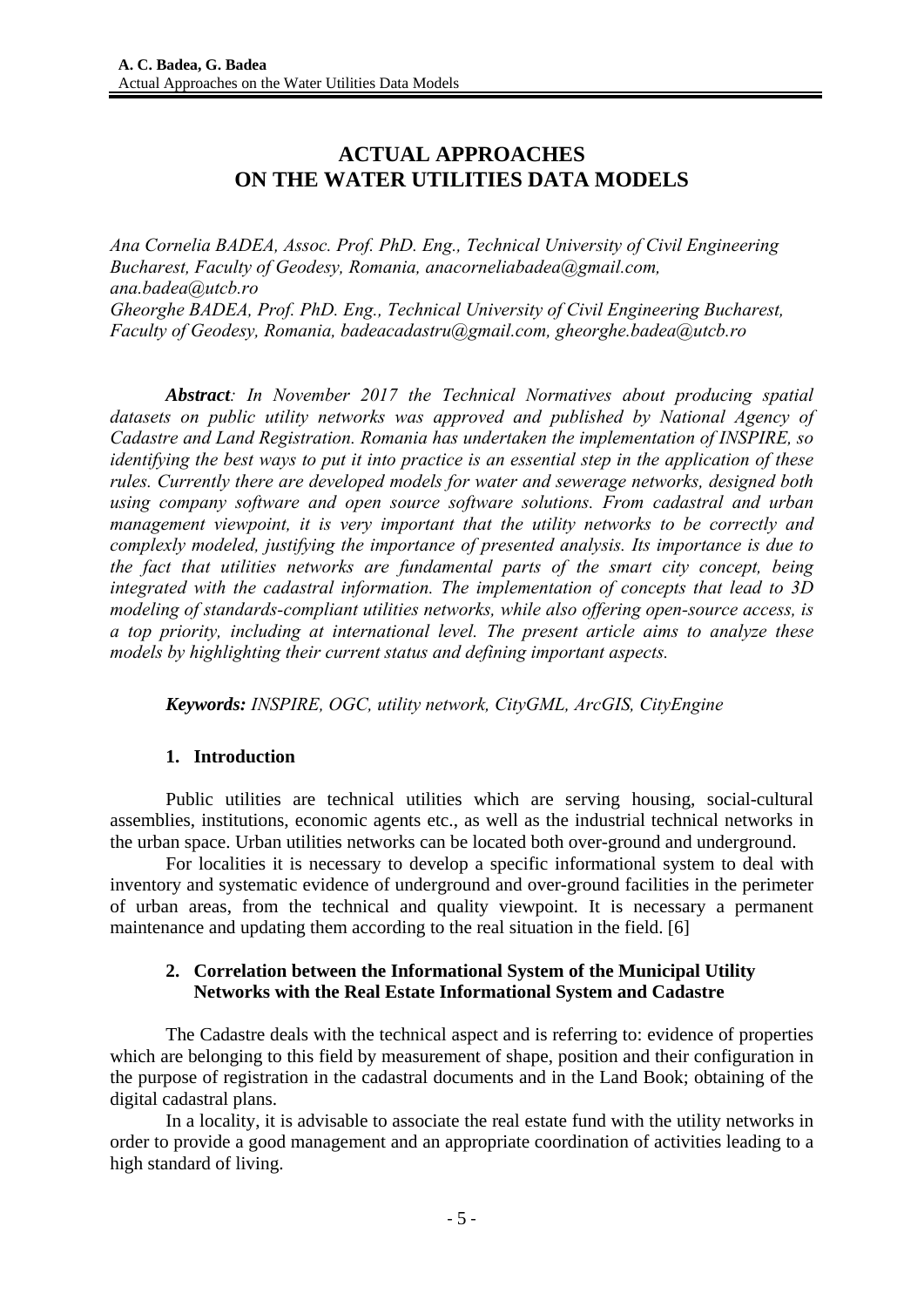The component of the utility networks evidence [10] is composed by those elements that are belonging to the qualitative aspect as well as by other technical features like the following: keeping records and inventory of municipal networks by types of networks; determination of the position in the plan and the way of laying of the main and of the distribution networks; planimetric determination of urban constructions and urban technical facilities; determining quotas elements or significant points (covers of manholes, odds slab, pipe in a manhole etc.); information sheets (artery sheets, unique sheets, standard sheets); information on the nature of piping construction materials and their diameters; status information about networks; information on debits, capabilities etc.

In November 2017 the technical normatives about producing spatial data sets on public utility networks was approved and published by NACLR. The normatives are based on description of the INSPIRE theme III. 6. - "Public utilities and other public services", which is provided by art. 10 point 6 of Annex 2 of the Government Decision no. 579/2016 and includes public utility facilities. Nomenclatures used to propagate attributes and association roles for spatial object types and data types used will be in accordance with the definitions and values defined in the Annex at http://inspire.ec.europa.eu/codelist/. [11] For each class of objects are mentioned items such as: geometry type (polygon, poline, point), attributes, description attribute, predefined attribute values, value description. (Annex VII for Water supply and Collection, sewerage, sewage treatment and storm water evacuation). (figure 1)



Figure 1 – Example of attributes, description attribute, predefined attribute values for Hydrant (according with [11])

#### **3. Different Approaches of the Water Utilities Data Models**

A network is a collection of NetworkElements that is the superclass for elements like Area, Node, and some special classes. INSPIRE developed an application schema called "Utility Networks" which are including schemas for different utility networks as Electricity, Oil, Gas, Sewer, Telecommunications, Water. [4]

ISO developed a standard containing the rules for application schema, called ISO 19109:2015. This ISO standard includes the conceptual modelling of features and their properties, definition of application schemas, use of the conceptual schema language for application schemas, transition from the concepts in the conceptual model to the data types in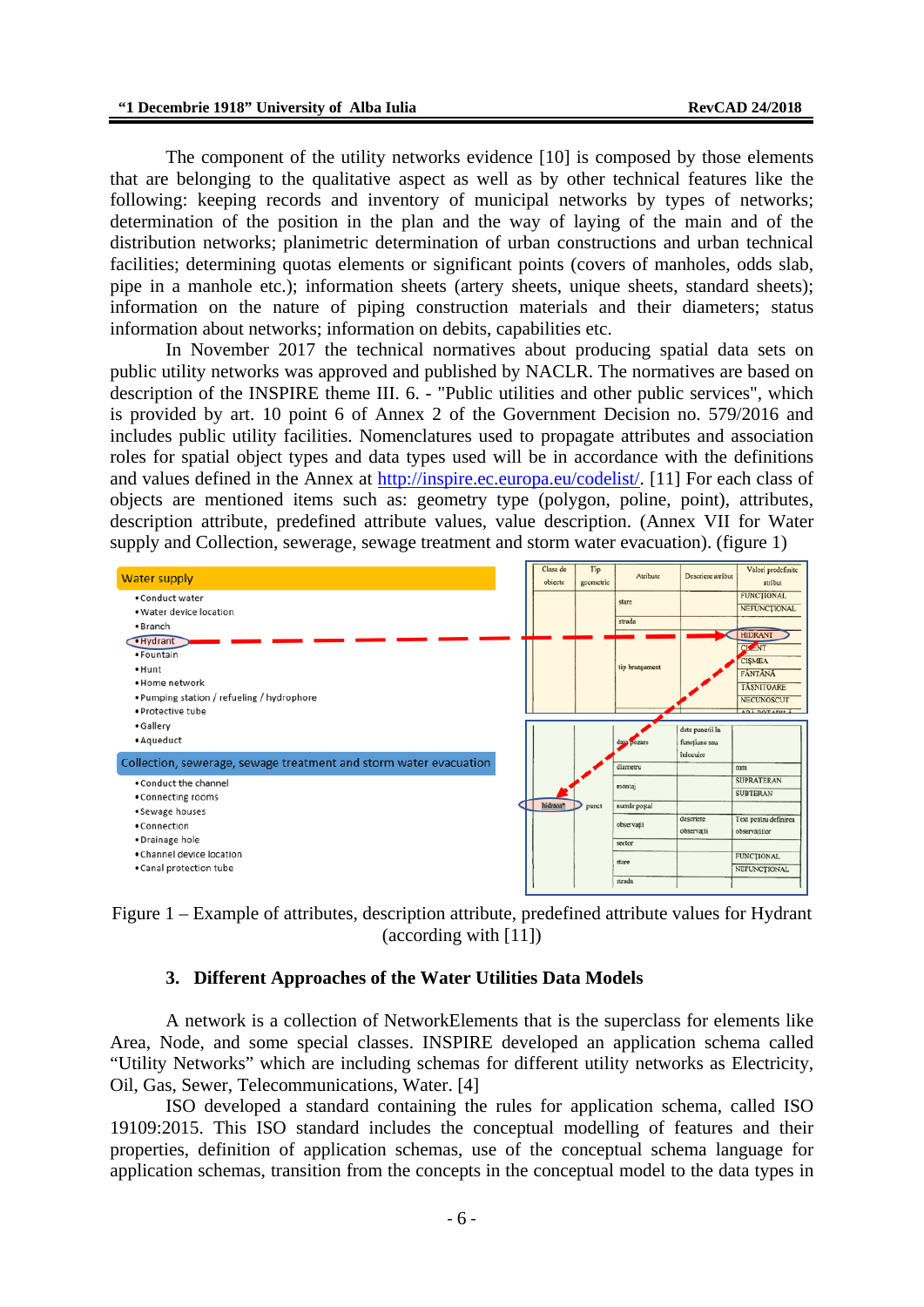the application schema and integration of standardized schemas from other ISO geographic information standards with the application schema. [14]



The Local Government Information Model was developed to be used for managing geospatial information, designing the ArcGIS for Local Government maps and apps. Starting with 2017, according with [1], Local Government Information Model, which was the basis of utility networks using Esri technology was changed.

The Water Utility Network Editing and Analysis was removed from LocalGovernment.gdb configuration and was replaced with WaterUtilities.gdb and RefrenceData.gdb. It exists a similarity between these two versions, so the feature datasets for water, wastewater, and stormwater are almost the same. These models are designed for a utility's mapping technicians to manage water, sewer, and stormwater network data.

In the following figures, there are emphasized examples of geospatial databases for different water networks which were developed using Microsoft Visio and ArcGIS Pro. (figures  $2 - 7$ ) ESRI technology offers high possibilities for workflow automatization. [8]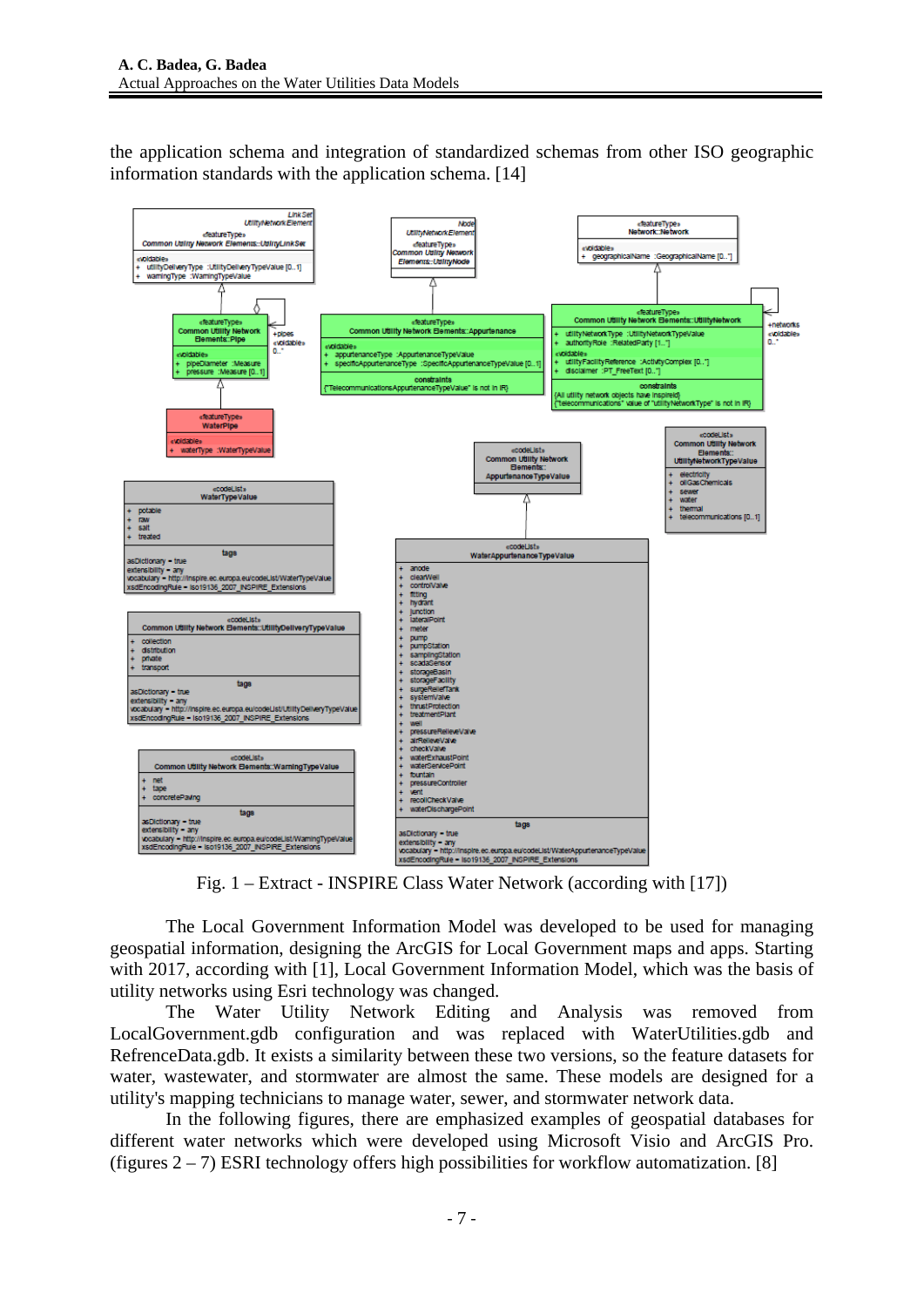





Fig. 3 –Subtypes Defined for Sewer Stormwater Network in ArcGIS Pro (according with [15], [16])

| Domain Name                   | Description | Field Type | Domain Type                  | Split Policy | Merge Policy | A Code     | Description             | ₩<br>Search                                      |
|-------------------------------|-------------|------------|------------------------------|--------------|--------------|------------|-------------------------|--------------------------------------------------|
| EnabledDomain                 |             | Short      | Coded Value Domain Default   |              | Default      | Circular   | Circular                |                                                  |
| swDomainAccessDiameter        |             | Double     | Range Domain                 | Default      | Default      | Horseshoe  | Horseshoe               | $\Box$<br>$\blacksquare$<br>F.                   |
| swDomainAccessType            |             | Text       | Coded Value Domain Default   |              | Default      | Oblong     | Oblong                  | P.                                               |
| swDomainBoolean               |             | Short      | Coded Value Domain Duplicate |              | Default      |            | Rectangular Rectangular |                                                  |
| swDornainGravityMainShapes    |             | Text       | Coded Value Domain Default   |              | Default      |            | Trapezoidal Trapezoidal | Drawing Order                                    |
| swDomainLifecycleStatus       |             | Text       | Coded Value Domain Duplicate |              | Default      | Triangular | Triangular              | · JunctionChamber                                |
| swDomainMainDiameter          |             | Double     | Coded Value Domain Default   |              | Default      | Unknown    | Unknown                 | · JunctionStructureWithCleanOut                  |
| swDomainStormwaterLineMateria |             | Text       | Coded Value Domain Duplicate |              | Default      |            |                         | · JunctionStructureWithManhole<br>· StorageBasin |
| swDomainSymbolRotation        |             | Double     | Range Domain                 | Default      | Default      |            |                         | e <all other="" values=""></all>                 |
|                               |             |            |                              |              |              |            |                         |                                                  |

Fig. 4 – Defining Domains for Stormwater Gdb in ArcGIS Pro (according with [15])

The water supply network can be composed by: drinking water supply network; water supply network for maintenance of green areas, streets etc.; industrial water supply network. The water supply network generally refers to: capture, pumping, quality improvement water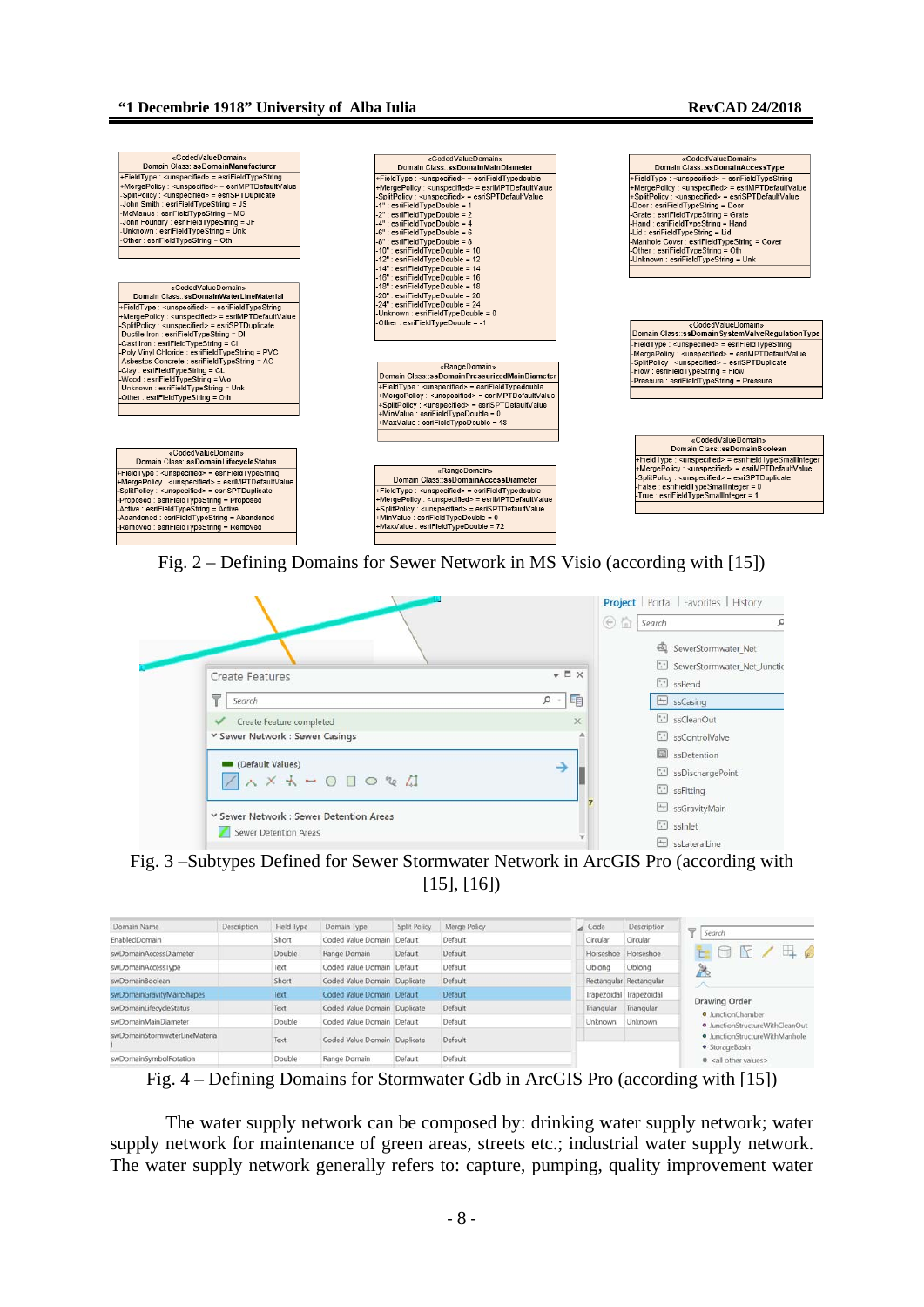in storage systems and water transport systems from tanks or pumping stations at consumer outlets. The sewer network system comprises an assembly of pipelines and devices that collects, transports, purify and evacuate wastewater and stormwater in an emissary.

Regarding the water supply network, there are needed at least the elements concerning the following features [10]: capture of water (from underground or from the surface); construction and treatment facilities to improve water quality; water transport network for treatment and storage tanks; treatment and storage tanks (underground, ground or above ground), clearing or pumping tanks of water; pumping stations; the water distribution network from storage tanks to consumers' outlets.



Fig.5 – Defining Domains for Water Network in MS Visio (according with [15])



| Domain Name                  | Description | Field Type | Domain Type                  | Split Policy | Merge Policy | $\overline{\mathcal{A}}$ | Code           | Description     |
|------------------------------|-------------|------------|------------------------------|--------------|--------------|--------------------------|----------------|-----------------|
| <b>EnabledDomain</b>         |             | Short      | Coded Value Domain Default   |              | Default      |                          | 0.75           | 3/4"            |
| wDomainBoolean               |             | Short      | Coded Value Domain Duplicate |              | Default      |                          |                | 1 <sup>11</sup> |
| wDomainHydrantManufacturer   |             | Text       | Coded Value Domain Duplicate |              | Default      |                          | 1.5            | 11/2"           |
| wDomainl aterall ineDiameter |             | Double     | Coded Value Domain Default   |              | Default      |                          | $\overline{2}$ | 2"              |
| wDomainLifecycleStatus       |             | Text       | Coded Value Domain Duplicate |              | Default      |                          | $\overline{4}$ | 4"              |
| wDomainMainDiameter          |             | Double     | Coded Value Domain Default   |              | Default      |                          | 6              | 6"              |
| wDomainManufacturer          |             | Text       | Coded Value Domain Duplicate |              | Default      |                          | 8              | 8"              |
| wDomainMaterial              |             | Text       | Coded Value Domain Duplicate |              | Default      |                          | 10             | 10"             |
| wDomainWaterLineMaterial     |             | Text       | Coded Value Domain Duplicate |              | Default      |                          | 12             | 12"             |
|                              |             |            |                              |              |              |                          |                | Unknown         |
|                              |             |            |                              |              |              |                          | $-1$           | Other           |

Fig. 7 – Defining Domains for Water Gdb in ArcGIS Pro (according with [15])

The main elements of the sewerage system that are the subject of the public networks evidence are the following: external sewerage network (street and collector network);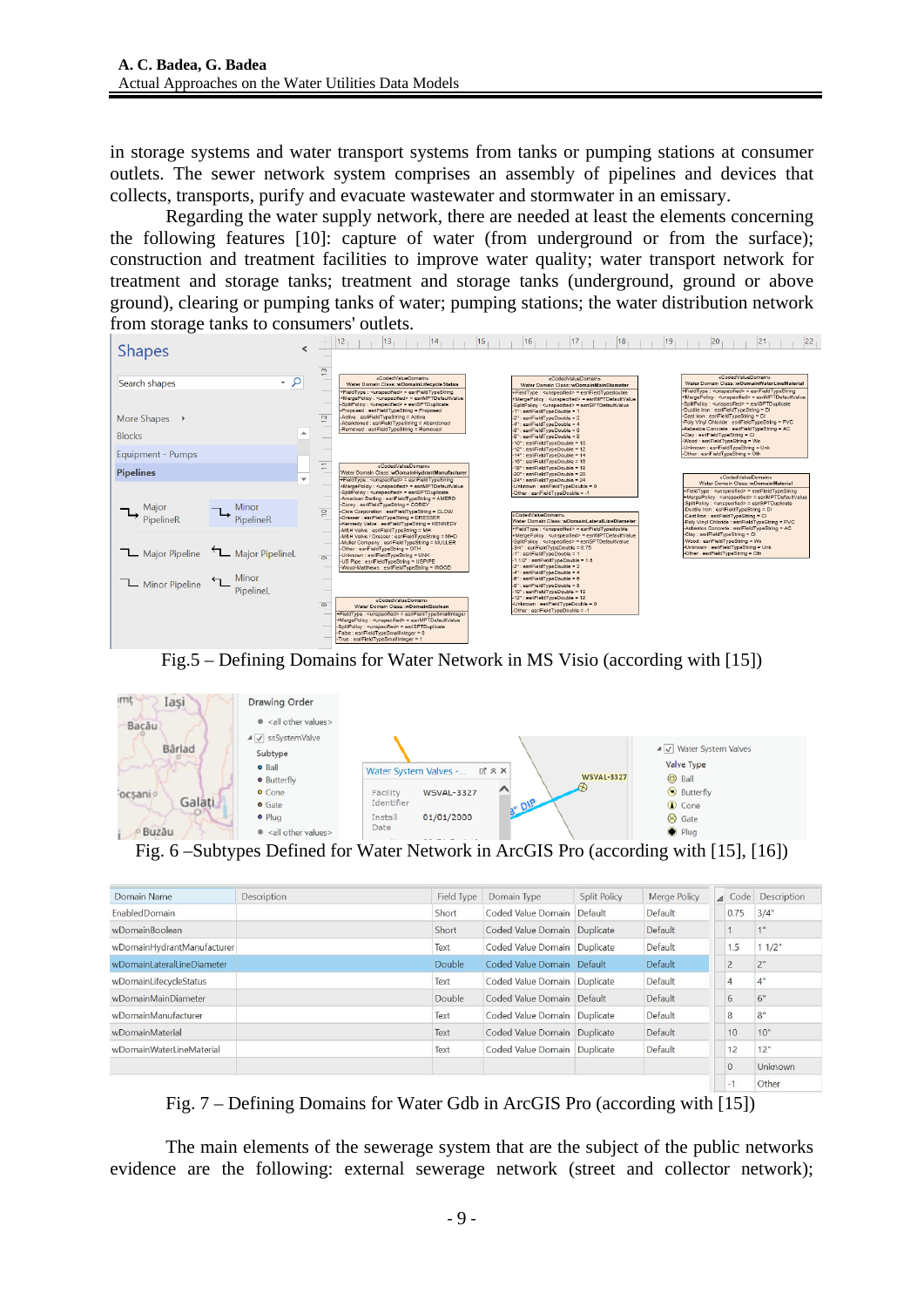pumping or refilling stations; pre-treatment and purification installations; discharge collector and discharge hole.

City Geography Markup Language (CityGML) is an international standard of the Open Geospatial Consortium. CityGML is an international OGC standard, being used free of charge. Using CityGML can be represented 3D geometry, 3D topology and semantics, as well as the appearance in 5 discrete scales (Levels of Detail, LOD). These levels of detail are the following [5]: LOD0 - regional landscape - can be draped with an aerial image or a map ; LOD1 - city, region - includes prismatic buildings with flat roofs; LOD2 - neighborhoods, residential projects - includes the structure of the roof and the outside of buildings, such as attics or chimneys, as well as the vegetation; LOD3 - architectural models for exterior architectural models with detailed walls and roof structures, balconies, hollows and projections, high resolution textures can be printed on these structures and can contain detailed vegetation or transport elements; LOD4 - Architectural Interior Designs - contains the interior structures of buildings: rooms, furniture and interior fittings.

In a CityGML dataset, the same object can be represented in multiple layers simultaneously, for analyzing and viewing the same object at different resolution levels. Two CityGML datasets containing the same object in different levels of detail can be combined and integrated. CityGML data model is composed by different classes that belong to the most important types of objects in the 3D virtual models city. [9]



Fig. 8 –Utilities in ESRI CityEngine (example from [18])

According with [7], using UtilityNetworkADE, a utility network can be modeled in CityGML. The UtilityNetworkADE defines a topological network model facilitating sophisticated analyses and simulations on utility networks and supplying infrastructures. Included are, amongst others, network hierarchies of arbitrary depth, nesting of network components, and modelling of multi-modal networks. [13] In fact, ADE (Application Domain Extension) represents CityGML systematic extension mechanism, allowing to extend each CityGML object type by additional attributes, the result being the introduction of new object types. [3]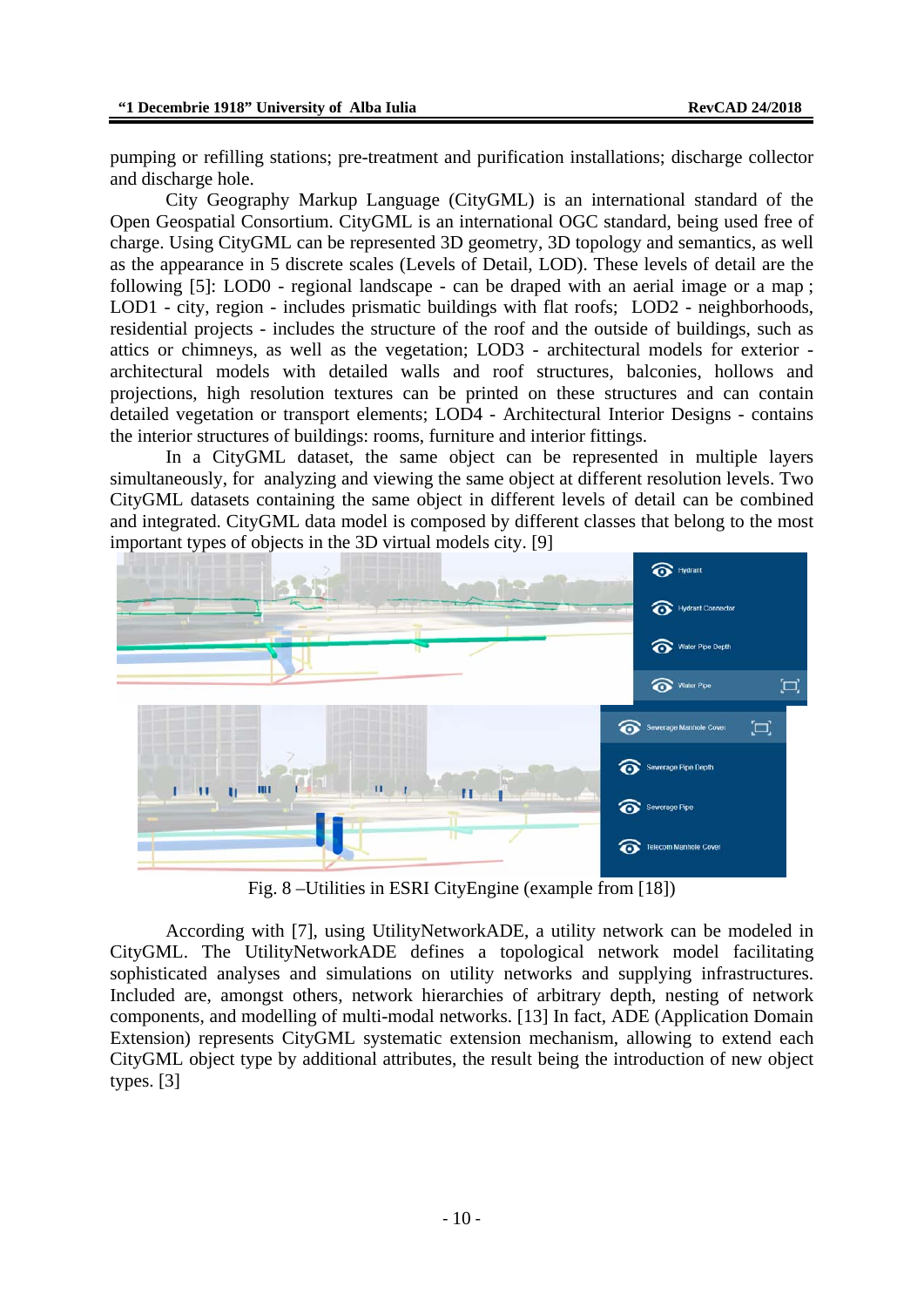

Fig. 9 - Extract from UtilityNetwork ADE – UML Model (according with [21])

CityGML Utility Network ADE can be implemented as a geodatabase model for ESRI ArcGIS. [4] The ArcGIS utility models are very popular GIS-based utility solutions. In ESRI CityEngine has been developed some posibilities for 3D modeling of utility networks. (figure 8).

The Geometric Networks is the basic structure used to represent different types of utility networks. A network is composed by edges (2D line features) and junctions (2D point features). According with [4], the ArcGIS utility model is useful for documentation and planning support in utility companies and city administrations, but a 3D geometry representation can be made just for 3D visualization.

IFC (Industry Foundation Classes) represents an important standard for buildings data exchange in interdisciplinary domains. [7] The IFC model is appropriate for building wide supply system. INSPIRE network model is considered being a good approach for a city or country wide supply system. [4] In the IFC model can be represented logical building structures, their attributes, being also associated with 2D and 3D geometry as well as utilities.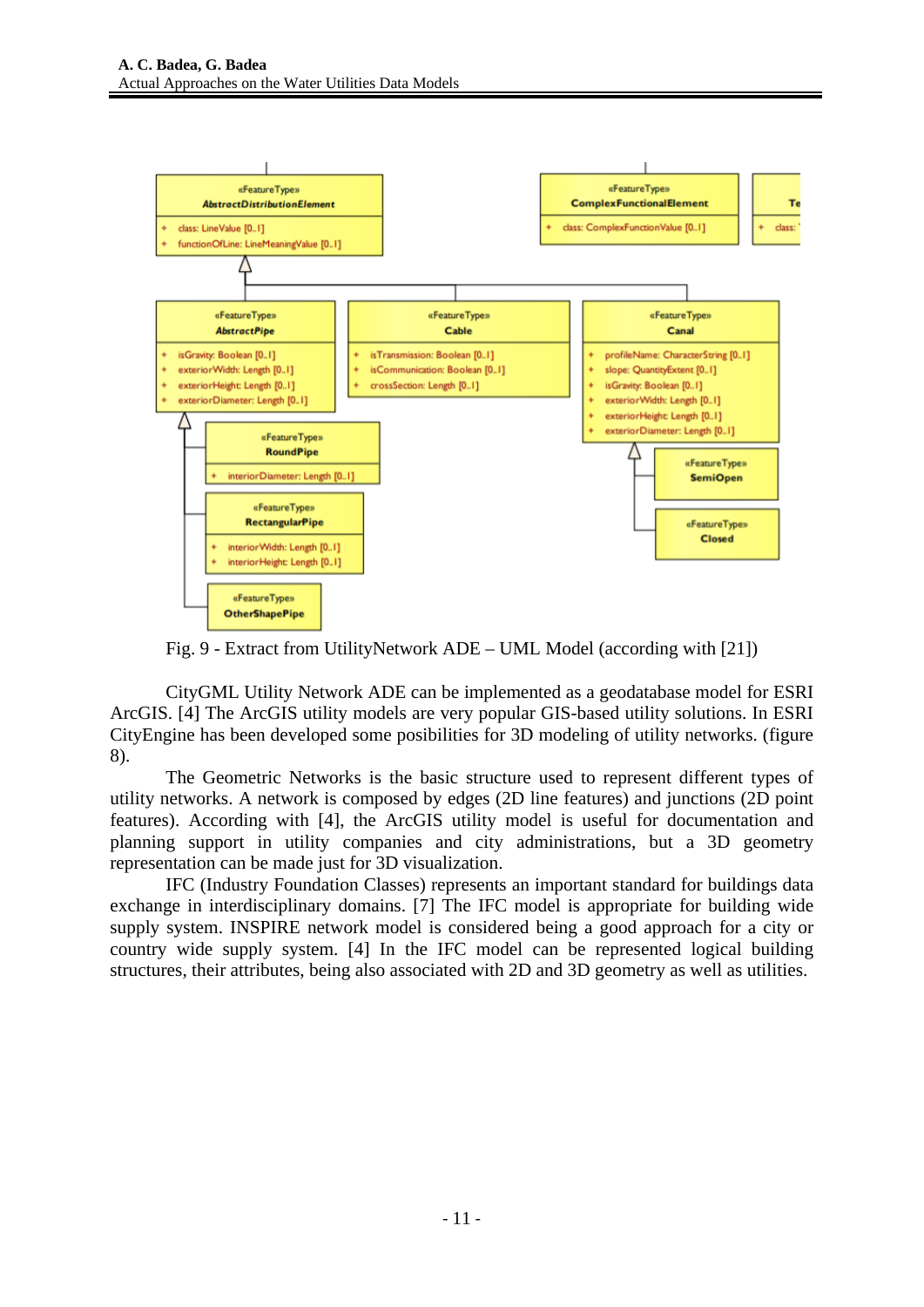|                              |                                                                                                                                     |                                                                                                                                      | <b>Criteria</b>                                    |              | <b>INSPIRE</b><br><b>Utility</b><br><b>Networks</b> | <b>IFC</b>                            | <b>ArcGIS</b><br><b>Utility</b><br><b>Networks</b> |                        | <b>CityGML</b><br><b>Utility Network</b><br><b>ADE</b> |                                                                             |                                                                            |  |
|------------------------------|-------------------------------------------------------------------------------------------------------------------------------------|--------------------------------------------------------------------------------------------------------------------------------------|----------------------------------------------------|--------------|-----------------------------------------------------|---------------------------------------|----------------------------------------------------|------------------------|--------------------------------------------------------|-----------------------------------------------------------------------------|----------------------------------------------------------------------------|--|
|                              |                                                                                                                                     |                                                                                                                                      | <b>Representation of</b><br>heterogeneous networks |              | ✓                                                   | basic                                 | basic                                              |                        | $\checkmark$                                           |                                                                             |                                                                            |  |
|                              |                                                                                                                                     |                                                                                                                                      | Dual representation                                |              | $\checkmark$                                        | $\checkmark$                          | $\checkmark$                                       |                        | $\checkmark$                                           |                                                                             |                                                                            |  |
|                              |                                                                                                                                     |                                                                                                                                      | Topographic/graphic aspects                        |              | $\checkmark$                                        | $\checkmark$                          | $\checkmark\checkmark$                             |                        | $\checkmark$                                           |                                                                             |                                                                            |  |
|                              |                                                                                                                                     |                                                                                                                                      | 3D geometries                                      |              |                                                     | $\checkmark$                          |                                                    | $\checkmark$           |                                                        |                                                                             |                                                                            |  |
|                              |                                                                                                                                     |                                                                                                                                      | <b>Functional aspects</b>                          |              |                                                     |                                       |                                                    |                        | basic                                                  |                                                                             |                                                                            |  |
|                              |                                                                                                                                     |                                                                                                                                      | <b>Hierarchical modelling</b>                      |              |                                                     |                                       |                                                    |                        |                                                        |                                                                             |                                                                            |  |
|                              |                                                                                                                                     | ٠                                                                                                                                    | networks/<br>subnetworks                           |              | $\checkmark$                                        |                                       |                                                    |                        | $\checkmark$                                           |                                                                             |                                                                            |  |
|                              |                                                                                                                                     |                                                                                                                                      | components/<br>subcomponents                       |              | $\checkmark$                                        | $\checkmark\checkmark$                | basic                                              |                        | ✓✓                                                     |                                                                             |                                                                            |  |
|                              |                                                                                                                                     |                                                                                                                                      | Interdependencies between                          |              |                                                     |                                       |                                                    |                        |                                                        |                                                                             |                                                                            |  |
|                              |                                                                                                                                     | $\bullet$                                                                                                                            | network features and<br>city objects               |              |                                                     | basic                                 |                                                    |                        | ✓✓                                                     |                                                                             |                                                                            |  |
|                              |                                                                                                                                     | $\bullet$                                                                                                                            | network features of<br>different network<br>types  |              |                                                     | $\checkmark$                          |                                                    |                        | $\checkmark$                                           |                                                                             |                                                                            |  |
| 自鸣<br><b>Display Control</b> | P FME Data Inspector<br>n<br>π.<br>v <mark>○</mark> □ View 1( 44863)<br>□ H PIPES (17789)<br>E SERVICES (27074)<br>■ World_Topo_Map | File View Camera Tools Window Help<br>$C =$<br>ph<br>V Ø B PIPES/SERVICES [ESRISHAPE] (44863)<br>V Ø M Background Map [ARCGISONLINE] | 6 ◆ Ⅲ<br>$\theta$ $\times$<br>View 1               |              | EGGOGQQ ESY TE<br>$\Rightarrow$                     |                                       |                                                    |                        |                                                        | Feature Information<br>Property<br>multi 0<br>multi R 8<br>PARC 0<br>STAR 0 | O<br>Value<br>multi ESRISHAPE<br>OWN_CITY<br>PIPEI 78613<br>SHAP shape_ard |  |
| Table View                   |                                                                                                                                     |                                                                                                                                      |                                                    |              |                                                     |                                       |                                                    |                        |                                                        | WATE                                                                        | Features Selected: 1 of 1                                                  |  |
| PIPES X                      | SERVICES ×                                                                                                                          | PIPES/SERVICES [ESRISHAPE] - SERVICES                                                                                                |                                                    |              |                                                     |                                       |                                                    |                        |                                                        |                                                                             | $\vee$ Columns                                                             |  |
|                              | <b>DIAMETER</b>                                                                                                                     | <b>MATERIAL</b>                                                                                                                      | <b>A WATERCATEG</b>                                | <b>OWNER</b> | <b>YEAR</b>                                         | <b>ASBUILT</b><br><b>ACCURACY</b>     | LENGTH                                             | PIPEID                 | <b>PARCELGID</b>                                       | <b>STARTDEPTH</b>                                                           | <b>ENDDEPTH</b>                                                            |  |
| 145                          |                                                                                                                                     | 25 CU<br>$25$ CU                                                                                                                     |                                                    | CITY         | 2014                                                | 19944 ASBUILT<br><b>19944 ASBUILT</b> | 12.143                                             | 78612<br>7.81<br>78613 |                                                        | 0<br>o                                                                      | $\mathbb O$<br>$\bullet$                                                   |  |
| 146<br>147                   |                                                                                                                                     | 20 CU                                                                                                                                |                                                    | CITY<br>CITY | 2014<br>2014                                        | 19941 ASBUILT                         | 20.272                                             | 78614                  |                                                        | $\bf 0$                                                                     | $\mathbf 0$                                                                |  |
| 148                          |                                                                                                                                     | 20 CU                                                                                                                                |                                                    | CITY         | 2014                                                | 19941 ASBUILT                         | 18.863                                             | 78615                  |                                                        | $\bf{0}$                                                                    | $\,0$                                                                      |  |
| 149                          |                                                                                                                                     | 25 CU                                                                                                                                |                                                    | CITY         | 2014                                                | 19941 ASBUILT                         |                                                    | 19.16<br>78616         |                                                        | $\mathbf{0}$                                                                | $\circ$                                                                    |  |
| 150                          |                                                                                                                                     | 20 CU                                                                                                                                |                                                    | CITY         | 2014                                                | 19941 ASBUILT                         | 20.112                                             | 78617                  |                                                        | $\mathbf{0}$                                                                | $\mathbf{0}$                                                               |  |

| Table 1 –Differences in the Main Utility Modeling Approaches (adapted from [3]) |  |  |
|---------------------------------------------------------------------------------|--|--|
|                                                                                 |  |  |

Fig. 10 – Open Data Catalogue Water Utilities Datasource investigated with FME Data Inspector (data downloaded from [19])

### **4. Conclusions**

The paper investigates the current state of the main possibilities for modeling utility networks in general and water utility networks in particular. The main approaches can be divided into company software solutions and open source software solutions. Following a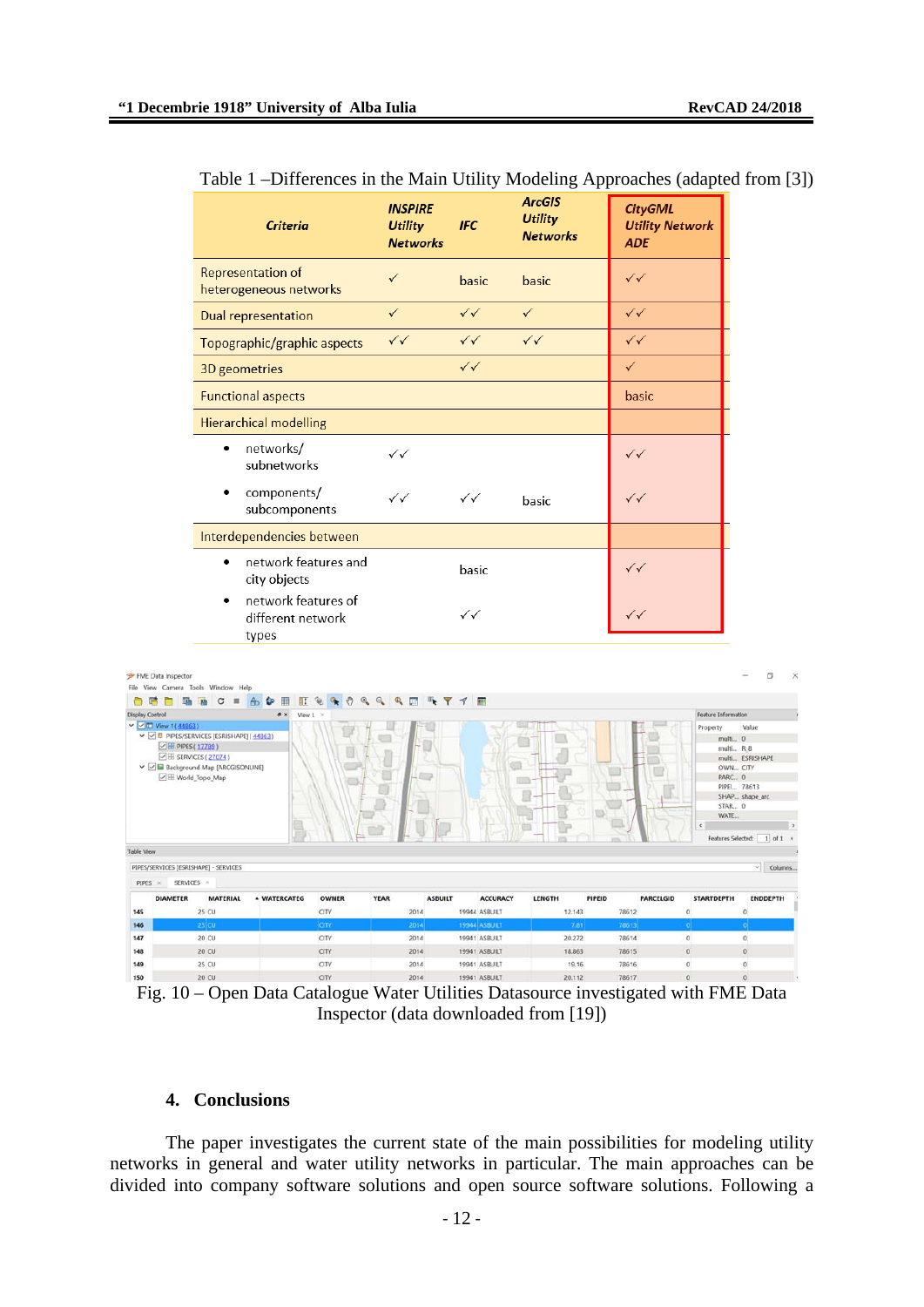background literature review, the paper presents the main approaches for defining the spatial model. There have been mentioned the principal aspects regarding utility networks. It can be noticed that the interest in implementing open source standards is increasing.

Today is a real emergency to make many systems interoperable - for example: emergency response systems utility GIS systems SCADA systems. Unfortunately, the use of OGC standards is not established very well in the utilities domain, most of European utilities have adopted a service-oriented architecture (SOA). [20] The activity of the OGC is very important because it designs a process in which different organizations can work together to create international standards, the main purpose being to get their systems to communicate geoprocessing service requests in the same way.

## **5. References**

*1. Crothers, H., The Evolving Local Government Information Model and its Impact on Water Utilities, https://www.esri.com/arcgis-blog/;* 

*2. Grise, S., Idolyantes, E., Brinton, E., Booth, B., Zeiler, M., ArcGIS Water Utilities Data Model, Esri, 2001;* 

*3. Kutzner, T., Kolbe, T. H., CityGML Utility Network ADE – Scope, Concepts, and Applications, Underground Infrastructure Mapping and Modeling Workshop, New York City, April 24-25, 2017;* 

*4. Becker, T., Nagel, C., Kolbe, T. H., Semantic 3D modeling of multi-utility networks in cities for analysis and 3D visualization, 3D GeoInfo Conference, Quebec, 2012;* 

*5. Badea, A. C., Badea, G., Cadastru, bӑnci de date și aplicații GIS în zone urbane, Editura Conspress, 2013, ISBN 978-973-100-310-8, http://www.agir.ro/carte/cadastru-banci-de-datesi-aplicatii-gis-in-zone-urbane-121878.html;* 

*6. Badea, G., Badea, A. C., Aplicaţii Sisteme informaţionale specifice domeniilor de activitate – îndrumător de lucrări practice, Editura Conspress, 2014, ISBN 978-973-100-309-2, http://www.agir.ro/carte/aplicatii-sisteme-informationale-specifice-domeniilor-de-activitate-*

*indrumator-122244.html;* 

*7. Hijazi, I., Ehlers, M., Zlatanova, S., Becker, T., Berlo, L. van, Initial investigations for modeling interior Utilities within 3D Geo Context: Transforming IFC- interior utility to CityGML/UtilityNetworkADE, 45th International 3D GeoInfo Conference, 2010, Berlin, Germany;* 

*8. Badea, A. C., Badea, G., The Advantages of Creating Compound GIS Functions for Automated Workflow, pp. 943 – 949, INFORMATICS, GEOINFORMATICS AND REMOTE SENSING, Conference Proceedings, vol. I, ISBN 978-954-91818-9-0, DOI:10.5593/SGEM2013/BB2.V1/S11.043* 

*9. Badea, G., Badea, A. C., Considerations Regarding the Implementation of the Technical Specifications in the Urban Information System, pages 23 – 32, RevCAD 15/2013,* 

*http://revcad.uab.ro/index.php?pagina=pg&id=3&rev=da&id\_rev=34&modul=rev; 10. \*\*\*, Metodologie privind executarea lucrărilor de introducere a cadastrului reţelelor edilitare în localităţi, Of.N. Cad. şi Cartografie, O.M.L.P.A.T. nr. 91/N/02.06.1997, B.C. nr.7/1997* 

*11. \*\*\*, Ordin 1523 din 29.11.2017 pentru aprobarea Normelor Tehnice pentru realizarea seturilor de date spatiale privind retelele de utilităiţi publice, ANCPI, http://www.ancpi.ro 12. https://3d.bk.tudelft.nl/ken/files/17\_geobim.pdf (last accessed April 2018)* 

*13. http://www.citygmlwiki.org (last accessed March 2018)* 

*14. https://www.iso.org/standard/59193.html (last accessed February 2018)* 

*15. www.esri.com (last accessed March 2018)*